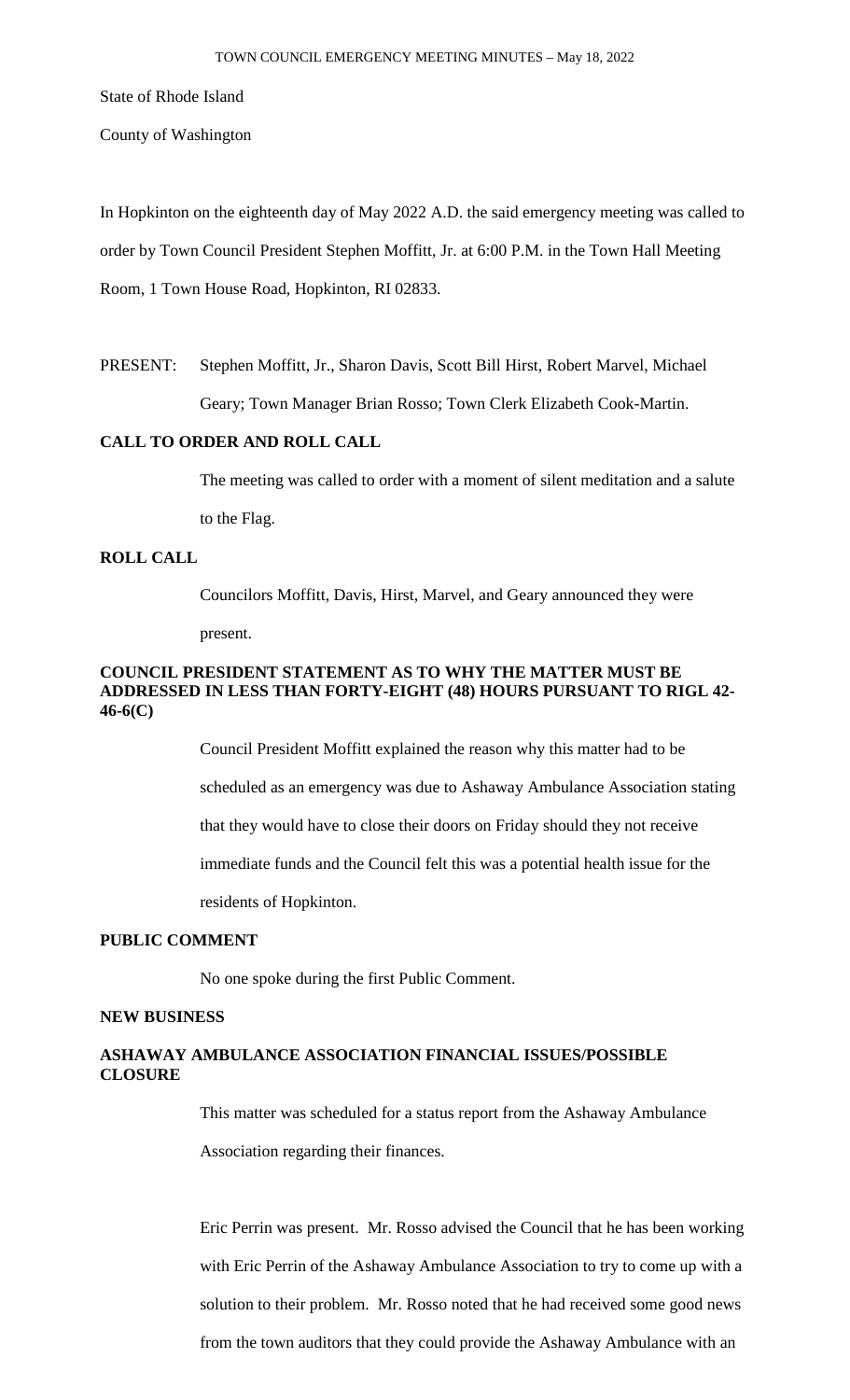advance of funds that were allocated in the FY 2022/2023 budget, to be classified as a prepaid expense. This would assist them with their cash flow issue, though it would not solve the problem. Mr. Rosso acknowledged that there has been a lot of talk about using ARPA funds; he has been speaking with a consulting firm with the State Pandemic Office, other finance directors in the state, and found that spending this money is not as straightforward as one would think. If they gave money to the ambulance association, they would become a sub-recipient and be under federal guidance. They would have to be federally audited; the town would also have to audit them; they would have to follow Davis Bacon hourly rates; and, the town would be responsible for all of their spending, as well as other guidelines. He noted that there is a 2000 page document called the 2CRF200 document which lays out the guidance as to how you can spend this money. Mr. Rosso indicated that he was going to suggest to the Council that they hire a consultant as is being done in neighboring communities. Mr. Rosso explained that they would have to rewrite the RFP process so that it was in compliance with the federal guidelines and suggested that the Council would pick projects and earmark the funds but it will be a while before the town can spend and distribute the money. He believed that Richmond, Charlestown and Hopkinton will potentially be using the same consulting firm who is on the Master Price Agreement for the state. Mr. Rosso advised that one of the finance directors has stated to him that the simplest way that they have found to use this money was to purchase a piece of equipment. Counselor Geary asked how much was allocated in the budget for the Ashaway Ambulance Association and Mr. Rosso advised \$62,000; however, if the budget is rejected their grant would be level funded at \$52,000, so he did not feel they could offer any more than that amount. Mr. Rosso stated that he is a financial analyst by trade and offered to assist the ambulance association. He hoped that there might be some grant opportunities that they could apply for. He requested the fire districts, since they are receiving money from the town taxpayers, submit a quarterly budget to actual report to him and that way if there was going to be a huge shortfall he can be aware of that and possibly provide some assistance. Council President Moffitt requested Ashaway Ambulance provide the Town Manager with any reports that he felt he needed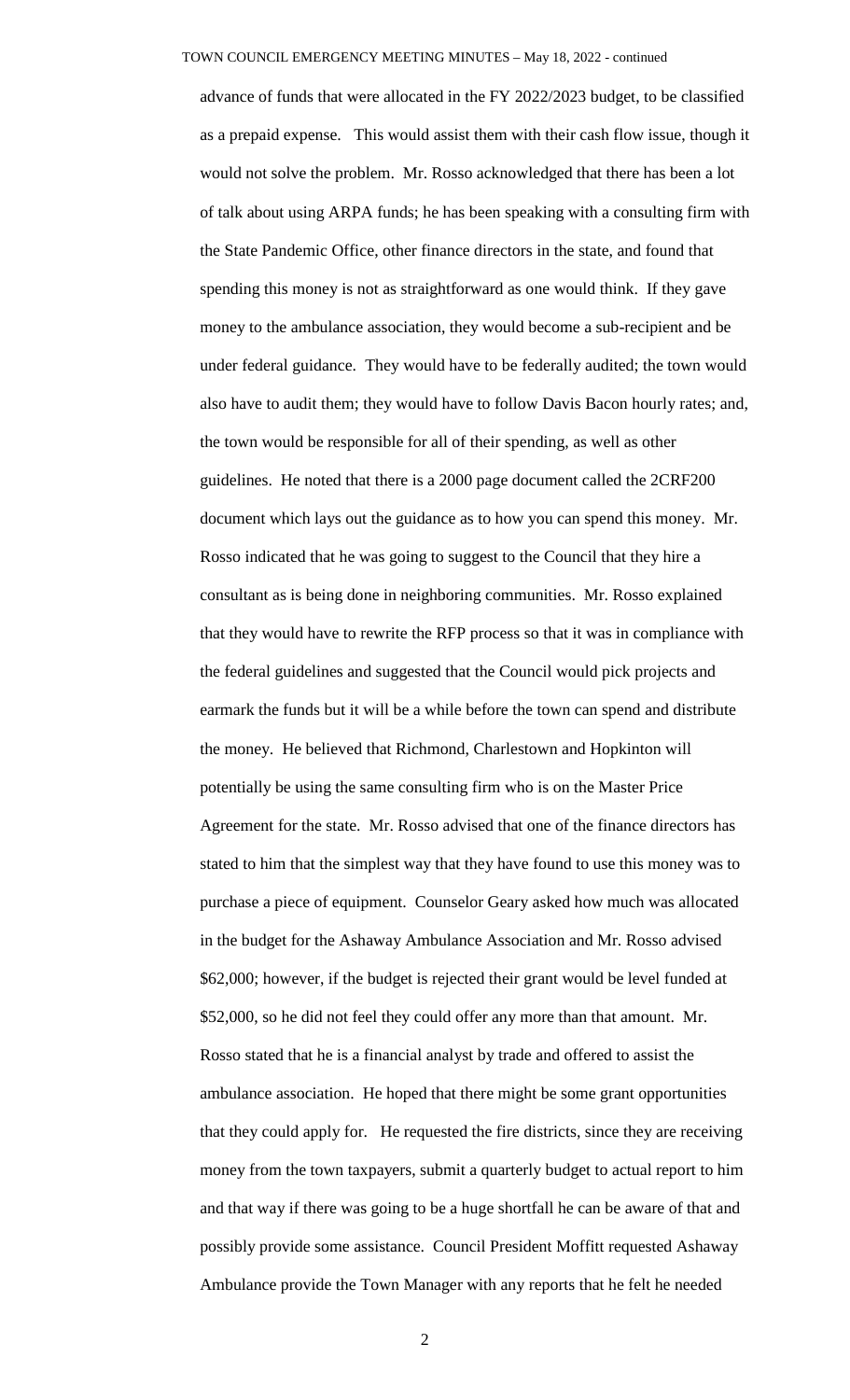and noted that this was a private organization but they were asking for public money. Councilor Hirst noted that the Board of Fire Commissioners adopts the budget that is presented to the voters at the annual Ashaway Fire District meeting in July and a lot of residents are not aware of this vote. Councilor Hirst also noted that the Ashaway Ambulance, over a period of years, has had financial issues and wondered how they could prevent recurrence of this in the future. He asked what percentage of their billing went to collection and Mr. Perrin indicated that he did not know the percentage but there was some. He advised that in the last fiscal year their billing company had billed out \$775,000. The process was that their crew goes to a call and has two hours thereafter to write their report. The report gets forwarded to their crews that QA them and they get sent to the state, which is the law; then it gets sent to the billing company and if you have Medicare, the reimbursement rate is approximately 14%. Out of the \$775,000 billed last year, they recouped about \$113,000 which is the Rhode Island average; Rhode Island is number fifty in the country for ambulance reimbursement rates. Mr. Perrin advised that he has written letters to their representative and senator and he has the number to the gentleman in charge of Blue Cross Blue Shield of RI who is willing to come down and meet with the ambulance association personally to discuss their reimbursement rate. The problem is decline of reimbursement and rising expenses. Mr. Perrin stated that he keeps hearing of Ashaway Ambulances continued financial troubles and he noted that the only financial troubles he has heard of from previous councils was that the last treasurer was not depositing subscription checks in a timely manner. He explained that all of their financial matters go through a CPA in Westerly and he, as Treasurer, does not even have the checkbook. They use a CPA, a billing company and someone for payroll. Mr. Perrin noted that last year they spent more than they took in because an ambulance and a generator broke down. Mr. Rosso asked if the 14% collection rate was normal for other ambulance companies and Mr. Perrin believed that once you get north of Exit 6 things change, but this area has always been the lowest of the low for reimbursement. Council President Moffitt noted that taxpayers subsidize the ambulance association for the insurance companies and by them providing them with their grant early, would not fix the problem. He advised that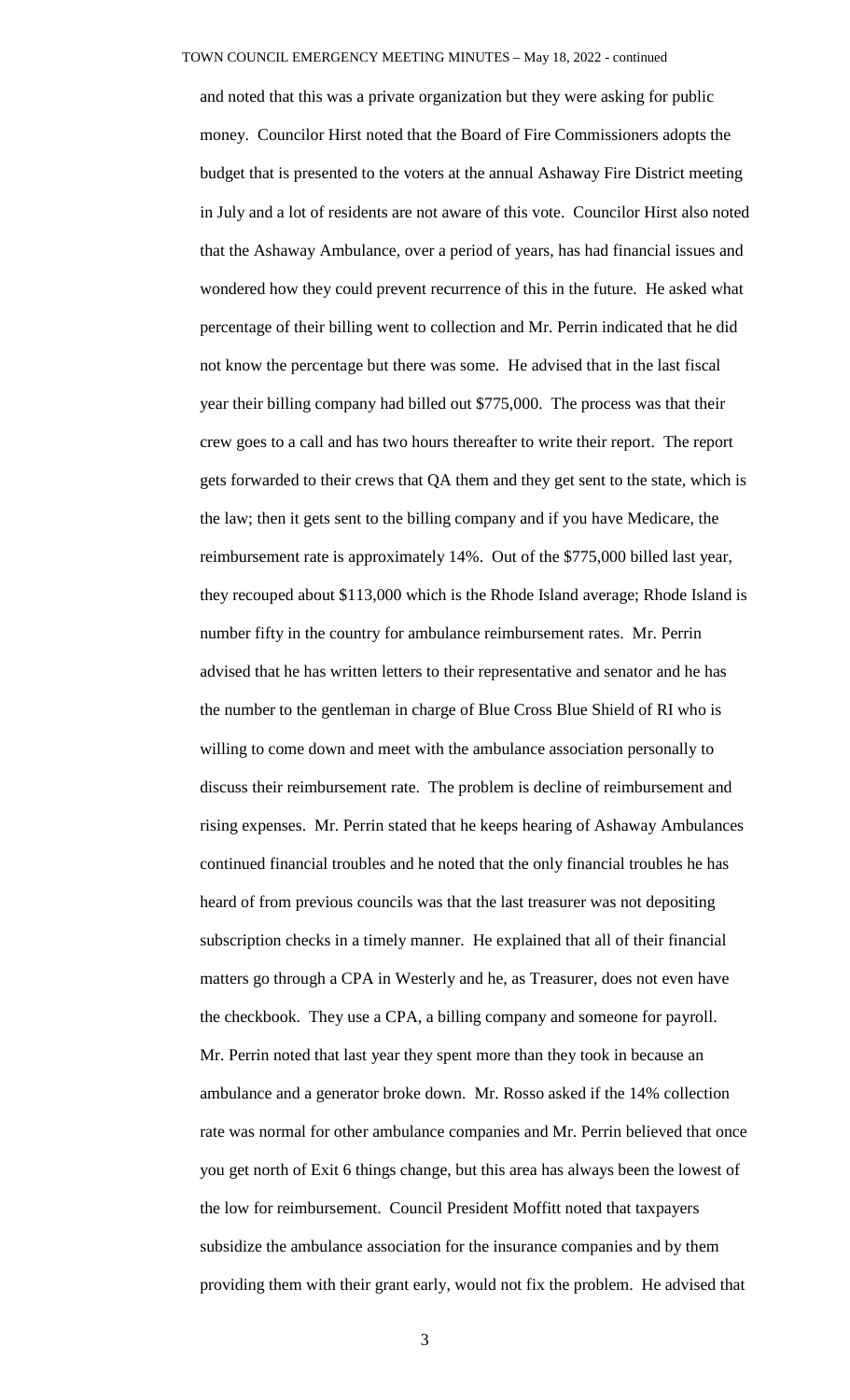he supported advancing them the money to help out but they still needed to find a solution to the problem. He also believed that the fire district was going to increase their budget to facilitate whatever the Ashaway Ambulance needed; and they would want to see their quarterly reports. Mr. Perrin noted that he had no issue with this.

Robert Greene of North Road stated that he was an Ashaway Fire District Commissioner and was disappointed that the ambulance association would not be receiving any COVID funds tonight. He appreciated the fact that they could receive their grant money early, but felt it was like putting a band aid on an open chest wound. He advised that should the Ashaway Ambulance come to the Fire District Commissioners and ask for \$250,000, the Commissioners would approve it and it would be placed on the budget for a vote in July. He believed that money would be pretty much guaranteed because in July there will be 23 people in the fire house and the budget will be voted on by the fire department and be approved. The problem is can we afford to be constantly putting this burden on the taxpayers of Ashaway. He felt that if the ambulance association did not receive the money from the town they would have to get it from the fire district. Council President Moffitt felt that since Ashaway Ambulance was a private association it was up to the people in the district of Ashaway. Mr. Greene believed that the legislators would not listen to him but they would listen to the 39 cities and towns and he asked who would get that ball rolling. Councilor Davis asked Mr. Greene what he wanted the 39 cities and towns to ask the legislature to do and Mr. Greene suggested a proclamation discussing how we are number fifty out of fifty states in insurance reimbursement. Councilor Davis noted that a rate study is being performed; however, it would not be effective until July of 2024. Mr. Rosso advised that after the last Council meeting they did send a letter in support of those two bills which was also distributed to the senator and representatives. Lastly, Mr. Greene noted that Mr. Rosso had indicated that he was a financial analyst and if there were any grants that the ambulance association could apply for, to please let them know. Council President Moffitt explained that he would like the Council to be a conduit to start the process, for this was a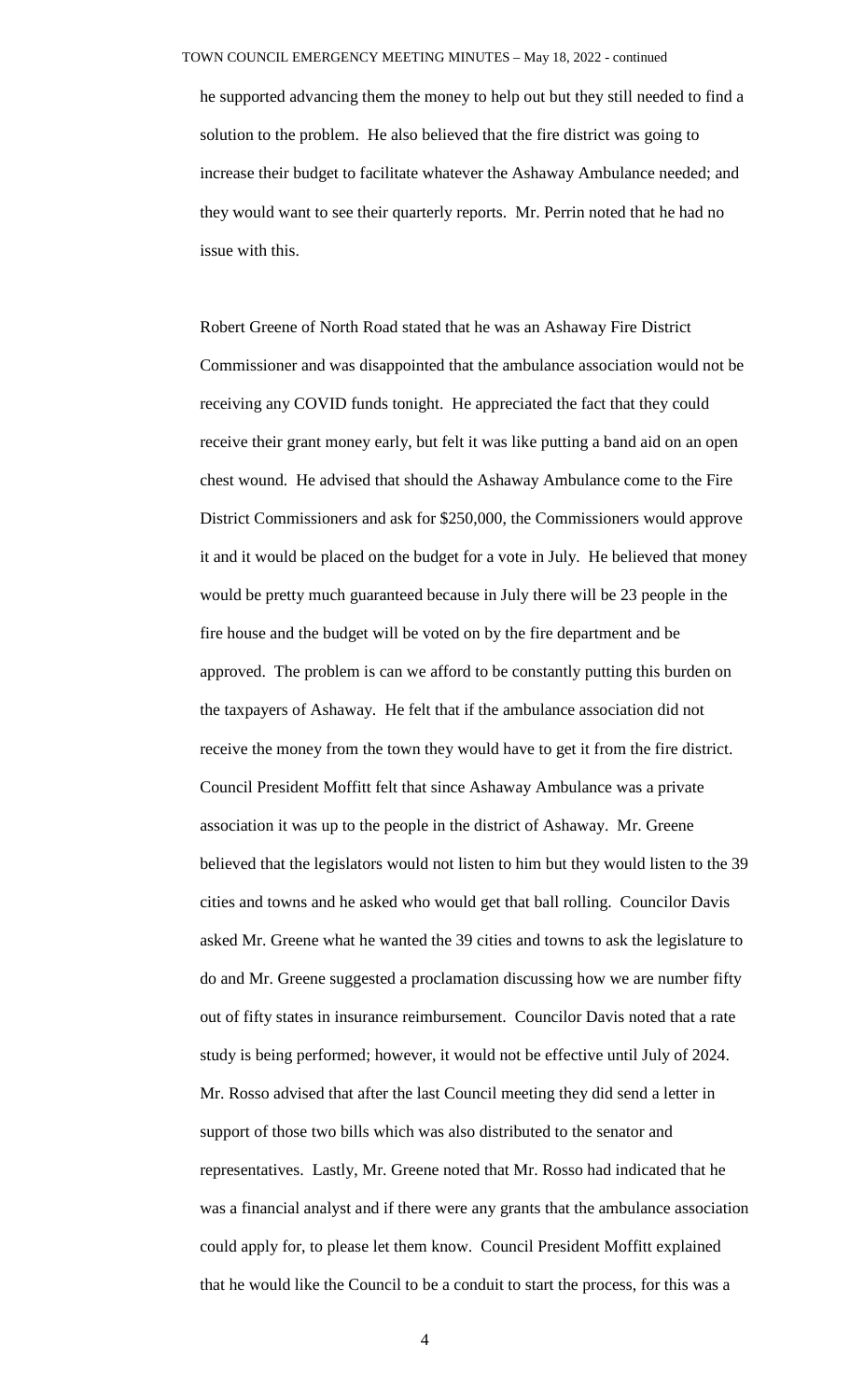medical emergency which the state is allowing to occur. Council President Moffitt asked Mr. Rosso how they were going to pay the advance to the Ashaway Ambulance and for how much and Mr. Rosso advised that the Council should determine how much they wished to advance them and then he would take care of the rest. Councilor Hirst asked how much money they would receive quarterly and Councilor Davis replied \$15,500 based on a grant of \$62,000. Councilor Hirst wondered if they should receive the first quarter payment or possibly half of their grant. Mr. Rosso felt that if it was up to him, he would ask Mr. Perrin to look at their current situation and advise us how much he would need to get through the next three months, until the next quarter; their payroll should be covered, along with any outstanding bills. Councilor Hirst offered a motion to provide the Ashaway Ambulance Association with a three month advance. There was no second to the motion. Councilor Hirst asked if this advance would be enough and Mr. Perrin did not believe it would suffice. Councilor Davis noted that they spent \$160,000 on payroll in 2021.

A MOTION WAS MADE BY COUNCILOR GEARY AND SECONDED BY COUNCILOR HIRST TO GRANT ASHAWAY AMBULANCE A FORTY THOUSAND DOLLAR ADVANCE ON NEXT YEAR'S GRANT. Discussion on motion:

Councilor Marvel asked Mr. Perrin if he felt that this would be enough and Mr. Perrin indicated that it would depend on how they handled their bills. Councilor Davis noted that their expenses in 2021 were \$289,000 and their revenue was \$226,000 so they had a \$63,000 loss. Council President Moffitt asked Mr. Rosso for his input and he indicated that he would try to factor in what they would need to get through September. Mr. Rosso indicated that he had not had the time to review the financial records they just sent him so he did not know what they needed for spending in the next three months. Discussion ended. IN FAVOR: Moffitt, Davis, Hirst, Geary, Marvel OPPOSED: None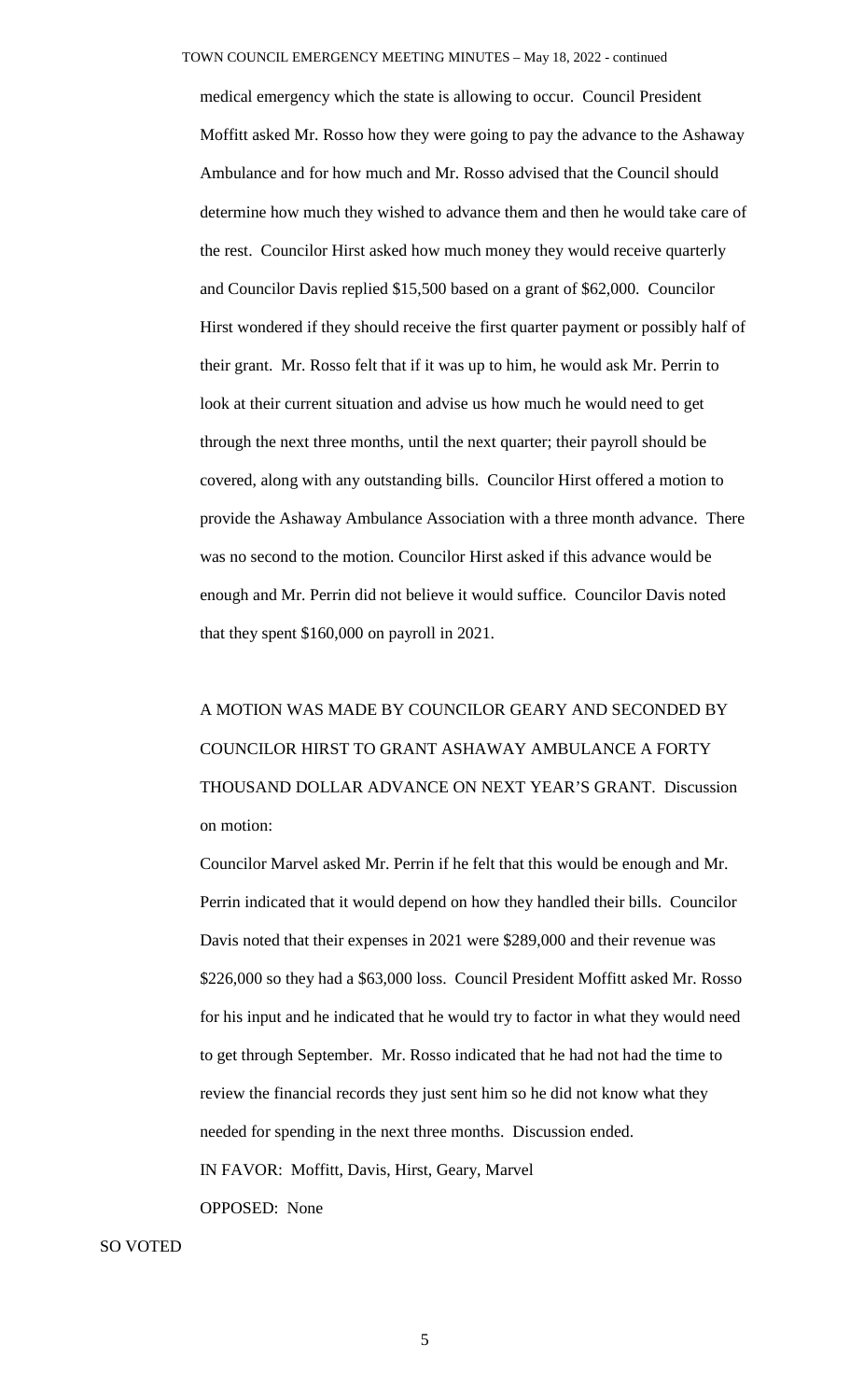Councilor Davis believed that it would be helpful to have an outside consultant assess the Hope Valley and Ashaway Ambulance situation to determine a long term solution. Councilor Hirst believed there was an inconsistency in town for if you live in Ashaway you pay for both ambulance associations and then you pay again to Ashaway Ambulance through your fire district taxes. He did not believe there was any thought by the other fire districts to fund their ambulance services.

### **PUBLIC COMMENT**

Eric Bibler of Woodville Road wished to thank Eric Perrin, everyone at the ambulance squads, and wished to recognize the many volunteers who donate their time. He advised that he has had some experience as the treasurer of a volunteer ambulance squad and believed that what they were trying to do in manning the ambulances, providing crews 24/7, covering calls and managing expenses was extremely difficult. This was especially hard in a rural area because they may not have the volume of calls that makes it attractive to hire an outside vendor unless you subsidize the vendor. He felt it was critical for the town to try to find a way to keep our ambulance associations engaged because they were supplying so much free labor. Mr. Bibler noted that there was one ambulance call to his house about twenty-five years ago and if not for the Ashaway Ambulance crew, he believes he would have one less family member today. He stated that he did not know what would happen if they did not have the Ashaway Ambulance service; what would the solution be and what would the state require of the town; and, what would be the town's obligation? He also questioned what the annual expenses have been for both ambulance companies for the last three years and what the annual revenues have been through the combination of their private fundraising and reimbursement from insurance companies. He wished to know the size of their shortfall or what the annual deficit was, because he felt that was the core problem. Mr. Bibler believed that since the town was providing the ambulance association with these funds early, which they should require, from both ambulance companies; that they answer any questions and provide any financial information that is requested by the Town Manager. Lastly, Mr. Bibler suggested that they have a discussion with the legislators to let them know that the insurance reimbursements are crippling our town.